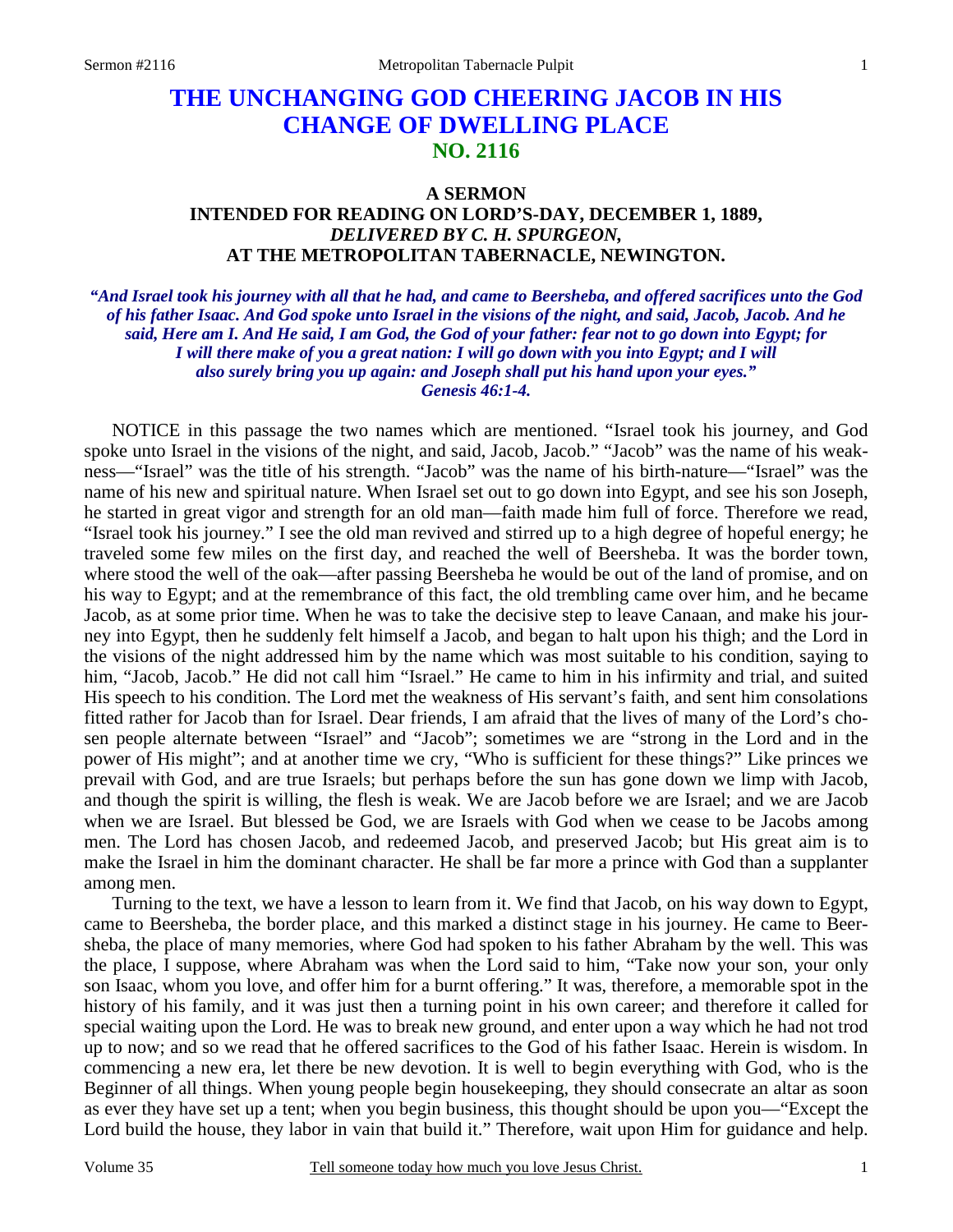In starting upon every journey, whether long or short, and entering upon every day, however commonplace the day may be, it is always well to begin it with God. Remember the old and gracious proverb, that "prayer and provender hinder no man's journey." The offering of sacrifices unto God did not hinder Jacob's journey—on the contrary, it was the making of him as a traveler; for now he began his journey outside of Canaan under the special convoy of the Lord, his God. Now the angels of God took up their places around the wayfarers, and day and night they led the van, and brought up the rear of the patriarchal caravan.

I suppose that Jacob, on this occasion, offered sacrifice for three reasons, at least. One was to purge his household of any sin that might lie upon it. He had a very strange family, this man Jacob. It was badly begun at the outset, of four mothers—and jealousies were sure to abound. Taking them all round, his many sons were a very sad lot to be the sons of such a man. His own account of them on his deathbed is most painful. Much sin, even of the blackest dye, had defiled that chosen family. The stories of Reuben, Levi, Simeon, Judah, and others, are very dark. The aged head of the clan seems to say, with brokenhearted penitence, "Before we go down into this Egypt, let us offer sacrifice whereby our grievous sins may be put away, lest we provoke the Lord on the road." It reminds us of father Job, when, after his children had fulfilled their days of feasting, he called them together and offered sacrifices, lest they might have sinned in their hearts, and cursed God foolishly. How often have we cause to suspect some secret backsliding, some careless omission, some transgression unperceived! It is well to go again to the cleansing fountain for fresh washing, to fly anew to the great sacrifice of Christ, and renew our acquaintance with its cleansing power. O Lord, purify our households at this hour! Let our families and our churches know anew the expiation for sin by which the conscience is purged from dead works, to serve the living and true God.

Do you not think that Jacob also offered this sacrifice for another reason? Did he not present it by way of thanksgiving? He is going down into Egypt—but it is to see Joseph—what a joy this meant! Joseph is yet alive! He is going to look him in the face. Benjamin of whom the old man had said, "Joseph is not, and Simeon is not, and you will take Benjamin away"; Benjamin had come back safe and sound—this was no mean favor. Whereas he had said, "All these things are against me," now he perceives that all these things are for him. And so he offers sacrifice unto the Lord. Let us magnify the Lord whenever we are led to see the extraordinary light of His goodness in those places which looked unusually dark. When the cloud we so much dreaded has turned out to be big with mercies, and has scattered showers of blessings upon our heads, let us bless the Lord, and bring our sacrifices of joy and praise unto His name.

Surely, these two alone would be right good reasons for offering sacrifice; but Jacob had this other that he might inquire of the Lord as to His way. At the altar he hoped to receive the oracle. Poor old Jacob appears to have been in a great dilemma—he seems to have greatly questioned whether it was right for him to go down into Egypt; and, as I shall have to show you, it was a matter that was open to grave question, and could not have been safely decided unless the Lord had spoken. It was the custom with men, when they offered sacrifice, to use the occasion of the sacrifice as an opportunity for consulting the oracles of God, and learning His divine will. People went up to the temple of the Lord to inquire His mind—they went to ask direction from God's mouth, through His servants—who spoke in His name. I wish sometimes that God's people would be more careful to ask their way of God. I fear that they too often err by blundering on, and taking no heed to their way. When I get into a part of the country where I do not know the road, I ask my way of almost everybody I see, because I think that there will not be half the time spent in asking the way that will be wasted in going wrong. The Lord loves to see His children anxious to be right; for that anxiety is a great point in their right guidance. If He does not speak to us in a dream, nor by the Urim and Thummim, nor by the voice of a prophet, yet He secretly guides our minds. We are made careful—we are helped to weigh the matter in the balances of the sanctuary, and then our cool, calm judgment makes its decisions, and we choose the way which is most for God's glory. It is a safe and a pleasant thing to inquire in His temple; for God the Holy Spirit still directs the paths of His people, and leads them in the way everlasting.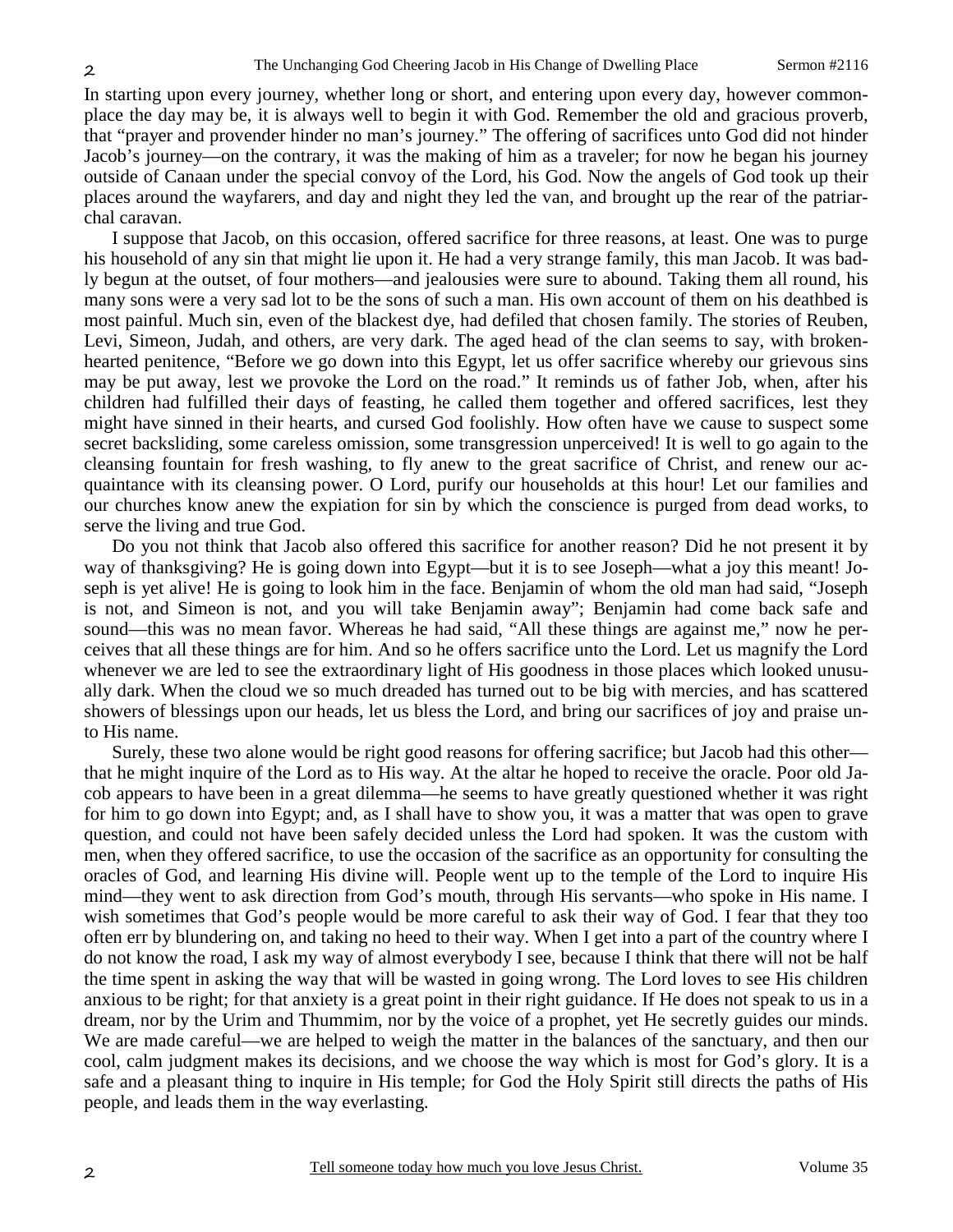So let us learn from Jacob, especially at the beginning of any fresh enterprise, to draw near unto God with special devotion. We cannot too often remember that great Sacrifice by which we live—neither can we too often present ourselves as living sacrifices unto the Lord.

But now, plunging into the center of the text, I notice, first, that Jacob had a fear. His fear was natural. But, secondly, his fear needed to be removed, for God said to him, "Fear not to go down into Egypt." And, thirdly, his fear was removed most sweetly; and with confidence, the venerable man went on his way.

**I.** First, then, JACOB'S FEAR WAS NATURAL. It was natural because he was an aged man—an aged man leaving the land of his birth. Old men do not like changes, and they especially fear changes of country and custom. A young man runs all over the world, and cares little where he goes, for he has plenty of youth's quicksilver in him. He cries, "Sitting hens get no barley"—and so he pecks up a grain here, and a grain there, from Liverpool to New York, and from New York to San Francisco, and from there to New Zealand, the Cape, and home again. The young man makes himself at home anywhere; but the old man loves the old house at home, and the fireside where his children have been likely to gather. Old trees strike their roots deep, and it is not easy to transplant them. It is neither pleasant nor safe to uproot an ancient elm—let it stay where it is. Solomon says concerning the old man that he is "afraid of that which is high, and fears shall be in the way"; and it is very natural, indeed, that the man should feel a great disturbance in his mind at the sight of high enterprises and untrod ways. Was not Jacob one hundred and thirty years old, or thereabouts, at the time when he went down into Egypt? He had lived in the pastures of Canaan with his flocks and herds, the life of a Bedouin shepherd, and his whole soul clung to the country; for "Jacob was a plain man dwelling in tents." The oaks and the plains of Mamre, the hills of Carmel, and the valleys of Succoth were dear to him, and he started at the idea of immigrating to a land of canals and watercourses, and he dreaded life among educated Egyptians and pompous officers of Pharaoh. It was no slight change from Canaan to Egypt. Do you wonder that he was afraid?

His fear also, no doubt, arose, next, from the fact that he was going into an idolatrous country of which he knew very little, except that it was a place which teemed with the memorials of false deities; a land of religion so degraded that cats and crocodiles were worshipped and even vegetables which grew in the gardens. An Egyptian must have been a living riddle to an unsophisticated shepherd from such a country as Palestine. Egypt had a reputation for learning, and philosophy, and divination; and these, to an aged countryman, would seem mysterious and uncanny features in his venture. He loved not the change. The Canaanites were bad enough; but he had grown accustomed to them, and they had a healthy fear of him—these Egyptians, what might they not do? He *was* encouraged, because Joseph was there, and was lord over all Egypt—even *that* was a very romantic affair, and the whole business was surrounded with mystery.

Finally, the associations of Egypt were trying. It had cost the good old man many bitter pangs to send his sons down into that country to buy corn. Egypt had an ugly name for him. It was like sending them to Botany Bay, or Norfolk Island. Somehow, it was not a country that he had any liking for, and so Jacob's heart was in his mouth; and he trembled to think that in his old age he should be going away from where he had lived, and especially to be going, not to the ancient country from where his family had originally come forth, but to Egypt, a place which was of ill savor to his fathers, a country whose associations were rather trying than hopeful.

Abraham went down into Egypt, and he met with trouble there, and brought away from it one named Hagar, who was a great trial in his household. In fact, it was the mischievous event in his life; and Isaac had thought of going there, but the Lord appeared unto him and said, "Go not down into Egypt." So a country where his grandfather fared ill, and where his father was warned not to go, must have seemed, to the anxious patriarch, to be a place to be avoided rather than sought. He shook his head many times, and though he had said so bravely, "Joseph is yet alive; I will go and see him before I die," the journey wore the aspect of great risk, and tremendous difficulty—with a question hanging over it like a black cloud— "After all, would it be a right step?" Taking all things into consideration, he was filled with a very natural, and I think I may add, a very proper fear. Would not you have trembled had you been in his position?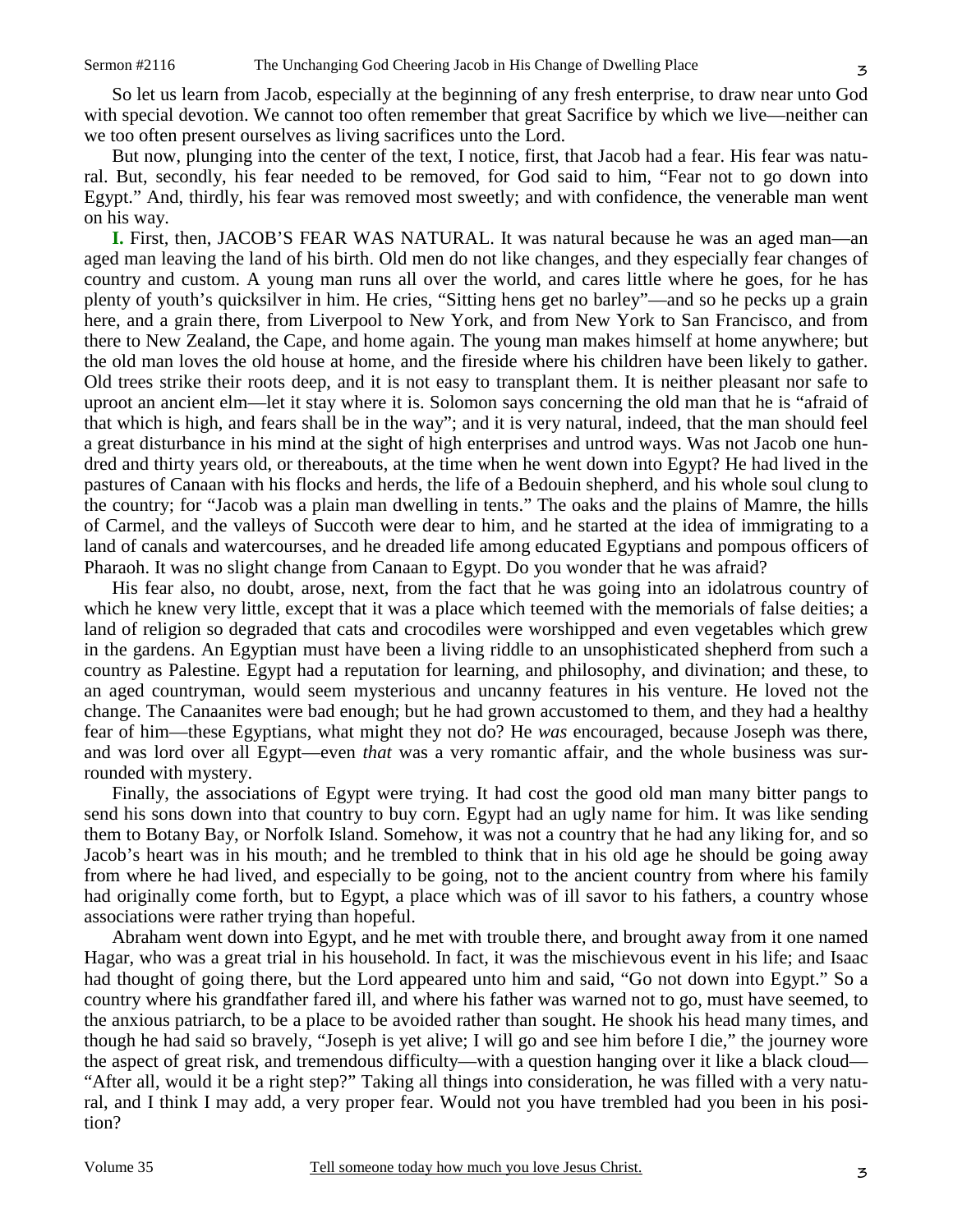Moreover, he had some intimation, probably, that this was to be a land of pre-eminent trial for his race; for had not God said to Abraham that his seed should be strangers in a strange land, and that they should be afflicted for four hundred years? The old man, with prescient eye, began to suspect that this was to be the land which caused Abraham the horror of great darkness, which was set forth before him as the fiery furnace, and the smoking lamp; and so he was afraid to go down into Egypt. And even though Joseph was there, and Joseph was lord over all the land, I should not wonder if the old man was nervous, and said, "Joseph may not always be lord over the land—he may fall from his position. As far as I can find out, they put him in prison once; why should they not put him in prison again? I fear we shall run a great risk." When we once get into the vein of distrust and foreboding, we can always find fresh relays of doubt and fear—at least, I can. How quick we are at inventing objects of fear! We see in the clouds what was never there, but only in our own eyes. We see things which may be—things that never will be. We are fretted at possibilities, and ready to faint at adventures. Those dreadful things may be; and what if they were to be? What then; and what then?

Then I have no doubt he felt that the change would involve himself and his family in new temptations. They had behaved badly enough among the simple pastoral people—what would they do in the midst of the vices of Egypt? I must confess that I often feel great diffidence in recommending people to make changes in life—especially in quitting the country to go to the great city. Change has its perils. You begin to know your temptations by now, and you are somewhat prepared to withstand them; but you know not what may happen to you in another sphere, with other surroundings, and other influences. All things considered, I would rather carry my old burden; for it begins to fit my back, and my back has grown somewhat used to it; but what about a new burden? It might be heavier, and it might try me in fresh places, and cause fresh wounds; for myself, I am not anxious to make any changes, for I have read the words of Solomon the wise—"As a bird that wanders from her nest, so is a man that wanders from his place." When *God* commands a man to follow an untried path, he may go rightly and wisely, even as the young swallows fly in their appointed time, though they have never traversed the continents before; but he who wanders out of sheer wantonness may find that he has gone from bad to worse, and may come to wish himself back again to that which he despised. If Jacob trembled at making so great a change, it was not without reason. All the habits of the family would be rudely shaken, and a new mode of life would be forced upon them. He could not have guessed that there would be a Goshen for the shepherds, and he must have dreaded leaving a quiet pastoral life for the refinements of Egyptian society, and the blandishments of Egyptian idolatry.

I need say no more on that point—Jacob was always anxious, and in his old age, more so than ever. The sketch I have given may be the picture of some friend now present; and if it is so, I will hope that in my discourse he may hear cheering voices from the Lord God to allay his fears. May the Holy Spirit, the Comforter, make it so!

**II.** But, in the second place, God was not of a mind that His servant should be the slave of dread— HIS FEAR WAS TO BE REMOVED. Therefore, the Lord appeared to Jacob in the night visions, not to tell him of new empires, not to reveal to him the destinies of princes, but simply to say to him, "Fear not." It appears to God to be an important matter to chase away fear, even though it is troubling only one person, and that person an aged man. The Lord broke the eternal silence, to drive away the anxieties of a single individual. He said to him, "Jacob, Jacob." And then he added, "Fear not to go down into Egypt." Are you very fearful and timorous at this time, dear brother? It is not the Lord's will that you should remain so—He would deliver you from this bondage.

The Lord would drive away your fears because, in the first place, fear makes you unhappy. It is an unhappy thing for a father when he comes home from business, and finds his child in distress of mind. He likes to see him run cheerfully to meet him, and smile and sing a welcome. Our heavenly Father would have His people rejoice in Him. Do you want any proof of it? Does He not command you, "Rejoice in the Lord always: and again I say, Rejoice"? The Lord puts it thus, "Delight yourself also in the Lord; and He shall give you the desires of your heart." The Spirit made the prophet exclaim, "Happy are you, O Israel." God takes it ill if His people find no joy in Him. He is our portion, and it is sad if we are not delighted with such an inheritance.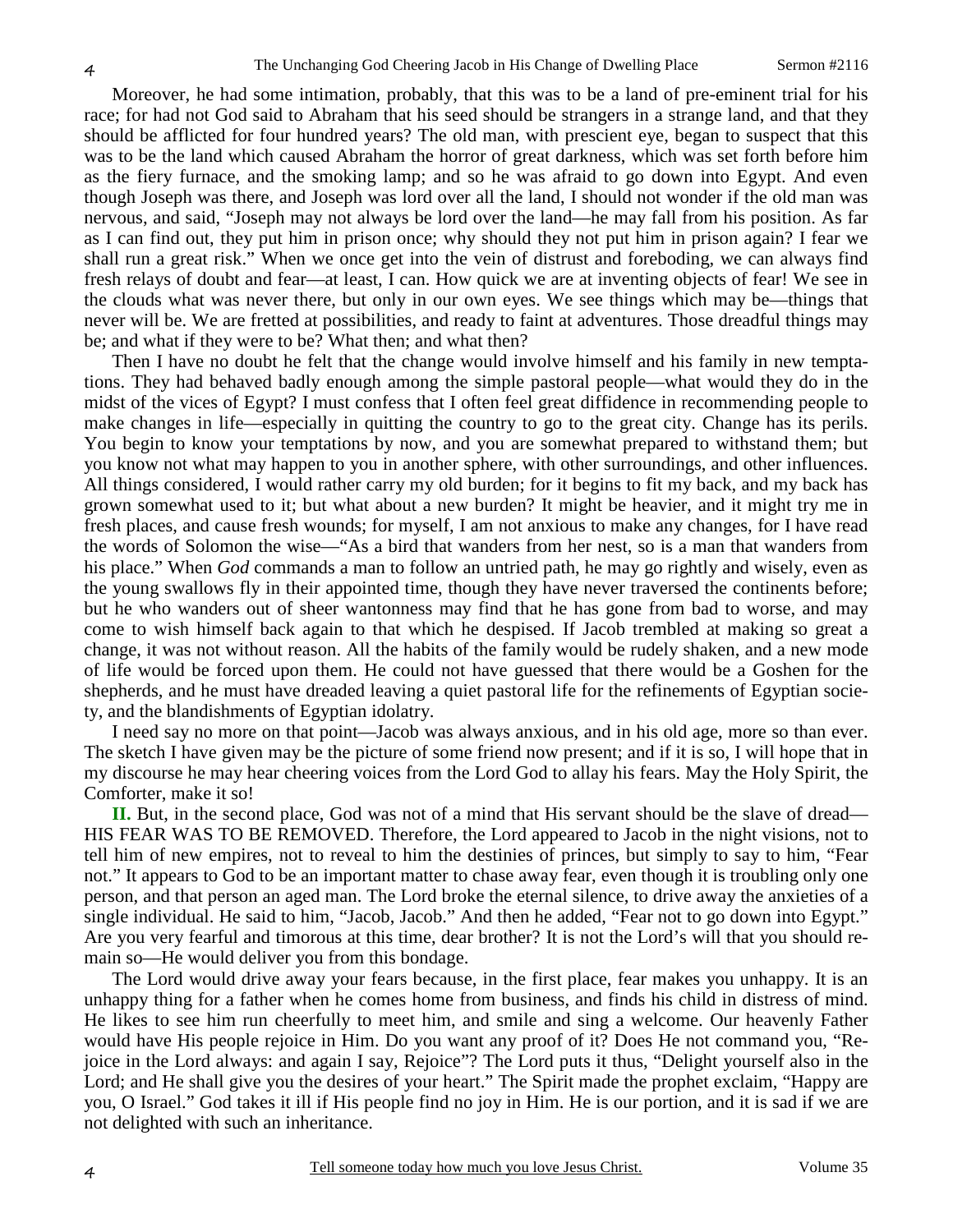5

But, next, the Lord would not have His people vexed with fear, because it is sadly weakening in its effects. Jacob had a difficult task enough, to go down into Egypt and bear witness for the true God in that region, and he needed more, rather than less, strength. In the midst of Canaan, his path had been a very difficult one, to stand fast for God in the midst of that wicked and perverse generation. He had sadly failed even in that lesser task, for his family had grossly transgressed, and fallen into the ways of the world around them. In Egypt his work would be more severe; for he would have the wisdom of the Egyptians to battle with; wisdom proudly conservative of errors which had become hoary with antiquity. He must not go down to such a battlefield with his hands hanging down and his knees feeble. Before we begin a new enterprise, fear may be seasonable—we ought to be cautious as to whether our way is right in the sight of God; and therefore Jacob had that fear; but when we once begin, and intend going through with an enterprise, we must say farewell to fear, for fear will be fatal to success. Go straight ahead. Believe in God, and carry the work through; to fear in the day of battle will be mischievous to the last degree. Then shall it be as when a standard bearer faints. When the standard of our confidence falls in the dust, who shall gird himself for the battle? Therefore the Lord, that His servant Jacob might be fit for what was before him, bade him be of good courage, and said to him, "Fear not."

I am sure that the Lord wished His servant Jacob to cease from every kind of fear, because otherwise it would look as if he were quarrelling with the divine will. He is to go down into Egypt by divine command; but if he is afraid to go, it would appear that he judged that the Lord had put him upon an ill business. When God judged it right for him to go, he must rest assured that it was right. Hesitate, my dear friend, while you are not sure that it is God's will; but when once you are certain that it is according to the Lord's mind, it will be unfaithfulness to God to have any kind of fear! Steam straight ahead, for that way lies your haven. Go on in a direct line, like an arrow shot from a mighty bow, which seeks nothing but the target. Say with one of old, "Shall such a man as I flee?" If God is with you, who can be against you? Flight, when God supports, would be not only disastrous, but treacherous; it is not to be dreamed of for a moment. You have no armor for your back—face the foe—yes, *face* him, though he were ten thousand strong. You are able to overcome the armies of the aliens; God being with you, the day is yours. If you treat the Lord as you should, you will become incapable of fear. You will, like young Nelson, ask, "What is fear?" You cannot see any. "The Lord is my strength; of whom shall I be afraid?" The Lord of hosts is with us, therefore we will not fear.

Perhaps I might as well apply the subject now and say—Are you beginning to preach, my dear friend, in a new place, and are you afraid? Do new faces startle you? Set yourself to get rid of this fear of man; for the Lord forbids it. Are you going across the sea directly, and are you afraid of the journey, and the foreign land? Hasten to the Lord, and ask Him to drive all this fear far from you. Are you undertaking some new service in the church, and are you trembling at the responsibility? Cry to the Lord at once to strengthen your weak hands, and confirm your feeble knees; for, at this moment, though the Lord does not appear to you in vision, yet He speaks to you out of this grand old Book, and by the mouth of His servant, saying unto you, "Fear not to go down into Egypt." Surely, a "fear not" from the mouth of the Lord will make you bold as a lion!

**III.** And now I shall need to show you how HIS FEAR WAS REMOVED MOST SWEETLY. Who can cheer the heart as effectually as the Lord our God? Fears must depart when the Lord forbids them.

First, the Lord removed his fears by showing that He knew him by his name. He said "Jacob, Jacob." "Oh," says one, "if the Lord were to speak to me by my name, I should not be afraid any longer." I am not sure of that, for you might be even more fearful than you now are; but do you think that God does not know your name? Do you dream that if you have sought His face, and cried to Him for mercy, He does not know your name? Why beloved, He knows all things; He knows your secret thoughts; He knows the way that you have taken, and the way that you are about to take. He knows you infinitely better than you know yourself. Rest in the fact that your heavenly Father knows what you need. O poor troubled one, you that are cast down on account of sin; remember that the Lord knew this patriarch by his weak and sinful name of Jacob, as well as by his bright and princely name of Israel! He knew him by his worse name as well as by his better. God knows you by your old name, for He knows your old nature; and He knows your new name, and your new nature. He calls you tonight, and tells you—"I know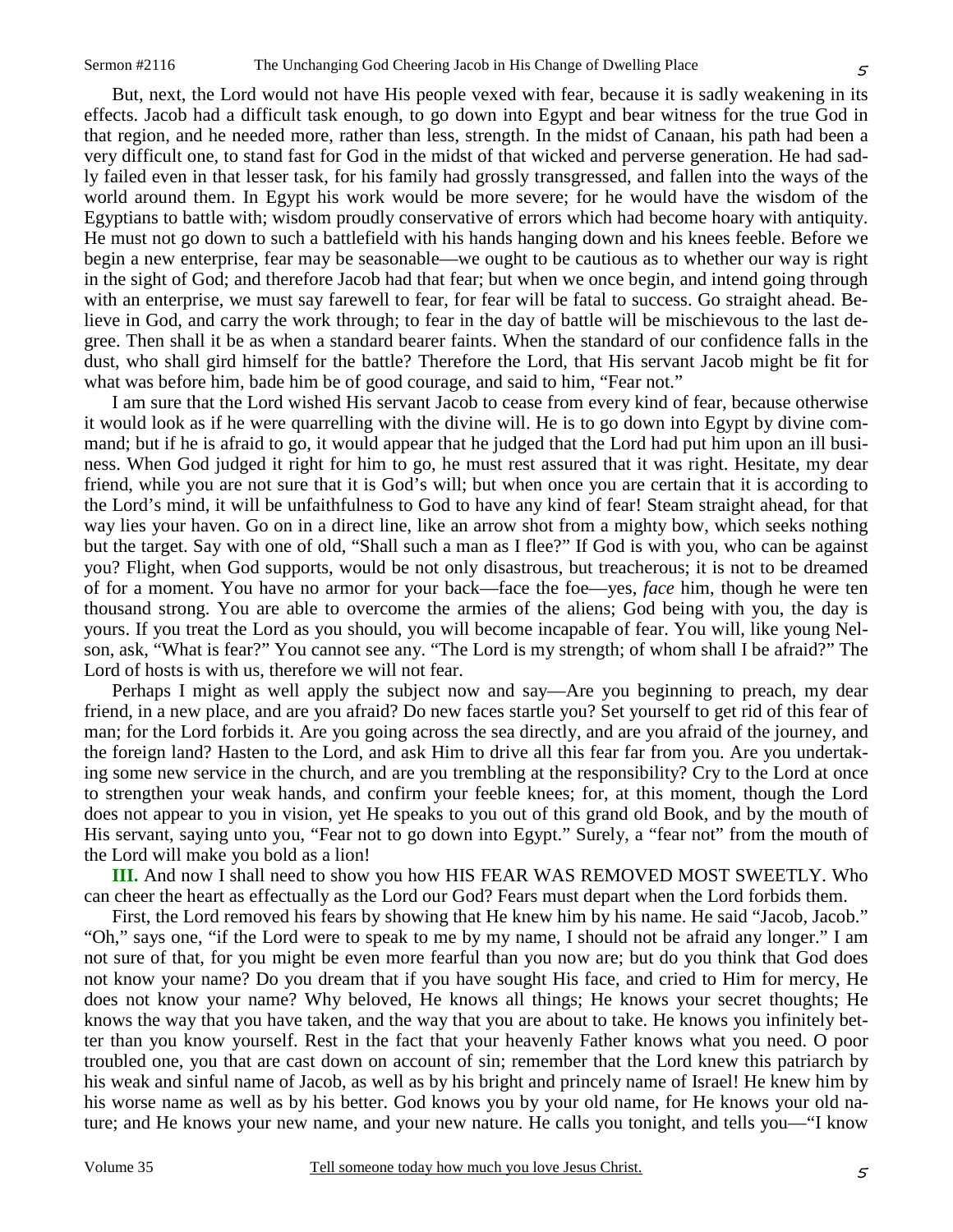you. I know you. I know all about you. Your name is engraved on the palms of My hands. Dream not that I have forgotten you; if you can not spell out your own case, I can read it; if you do not know your own griefs so as to interpret them to another, I understand all your sorrows, your burdens, and your failures. I know your despondencies, and your despairs. I know you, Jacob." Therefore, since the Lord knows us altogether, let us trust Him, and He will make even our weaknesses to magnify the power of His grace.

Next, the Lord told him that he was on communion terms with God. The Lord said to him, "Jacob, Jacob," and he answered, "Here am I." God had to call out to Adam, "Adam, where are you?" But Jacob could say, "Here am I." Oh, it is a blessed thing to be on such terms with God that you can truly say, "Here am I, my Lord—I have nothing to hide! I stand forth before Your presence, and have no desire to conceal myself from Your eyes; neither have I anything to reserve from Your notice. Tell me what I am to do; for I am willing and eager to do it. Take me and make what You will of me; for I am Yours, and rejoice to be so. Break me up, and melt me, and pour me out into Your mold, if You see fit; for 'Here am I.'" He that has given up selfhood, and is willing that God should do whatever He wills with him, is on communing terms with God. The barrier is removed, and the Lord God Almighty can dwell with us, and even give us the desires of our heart; but then it follows—if you are on such happy terms with God, be not afraid. Now that you may speak with God, and He will deign to speak with you, why should you be the prey of apprehensions? Why should Jacob be afraid of Pharaoh if he is no longer afraid of Jehovah? If you are at peace with God, who is he that shall harm you? The stones of the field shall be in league with you, and the beasts of the field shall be at peace with you. Hushed is the thunder, and pointless is the shaft of the lightning, when once a man is right with God. Even if the laws of nature should crush his mortal frame, they would but release his joyful spirit, and admit him the sooner to the joys of heaven above. Therefore you have nothing to be afraid of, O you who walk with God! If the Lord is your friend, who is he that can harm you? All is well. The stars in their courses fight for you, and the angels of God watch over you. To the friends of God all nature is friendly. Heaven and earth, and sea and land, all welcome the man on whom their Creator smiles.

Next, the Lord removed His servant's fear by declaring Himself to be the God of the covenant. "I am God," He said, "the God of your father." He manifests Himself as the same God as ever—as much the God of Jacob, the son, as of Isaac, the father. The Lord will be to us what He has been to His people at some prior time. He has pledged Himself to us as to our fathers. He has promised to us, even to us, the blessing, saying, "Surely, blessing I will bless you." My dear friends and brethren, can you say, "This God is our God forever and ever"? Is Jehovah the God of this generation as of the former? Some of you do not desire to have Jehovah for your God. Then you cannot have the blessing that comes from His being your God; but you that can say, "My God, my Father, You shall be my guide," you have no cause to fear. If God is your God, the chief thing is secured, and all the rest will be right. When we have God, we have all things. To be in order with the Most High is to be right with all the forces of the universe, both in nature and in providence. If the Lord is yours, all things are yours. As He is the God of eternity, "things present and things to come are yours" in Him. Oh, how sweet to fly to our covenant God when the tempest is lowering! Where my father found a most secure abode, there I also dwell.

Next, the Lord said to him, "Fear not to go down into Egypt; for I will there make of you a great nation." The promise of a great blessing is the dismissal of all fear. Jacob's house cannot be destroyed if God is going to multiply them into a great nation. If the apparent evil will work together for our good, why do we dread it? Beloved sufferer, do not be afraid of the cancer which is preying upon you; it is a terrible disease, but if the Lord is going to make your long illness a saving blessing to your family, you may resign yourself to the lingering pain, and no longer shrink from it with horror. Do not be afraid of that bereavement in the family; it will be a grievous loss to all concerned, but the righteous are taken away from evil to come, and out of their graves springs a blessing, even as the grass grows on the hillock in the churchyard. Many a keen affliction brings with it God's sevenfold favor, though we cannot see it. As the Lord said to Jacob, "Fear not to go into Egypt; for I will there make of you a great nation," so He says to us, "Fear not affliction; for so shall you receive the greater benediction." Brethren, fear not the night, but watch for its stars. Fear not the fall of the leaf, but look for the ripe fruits. You shall see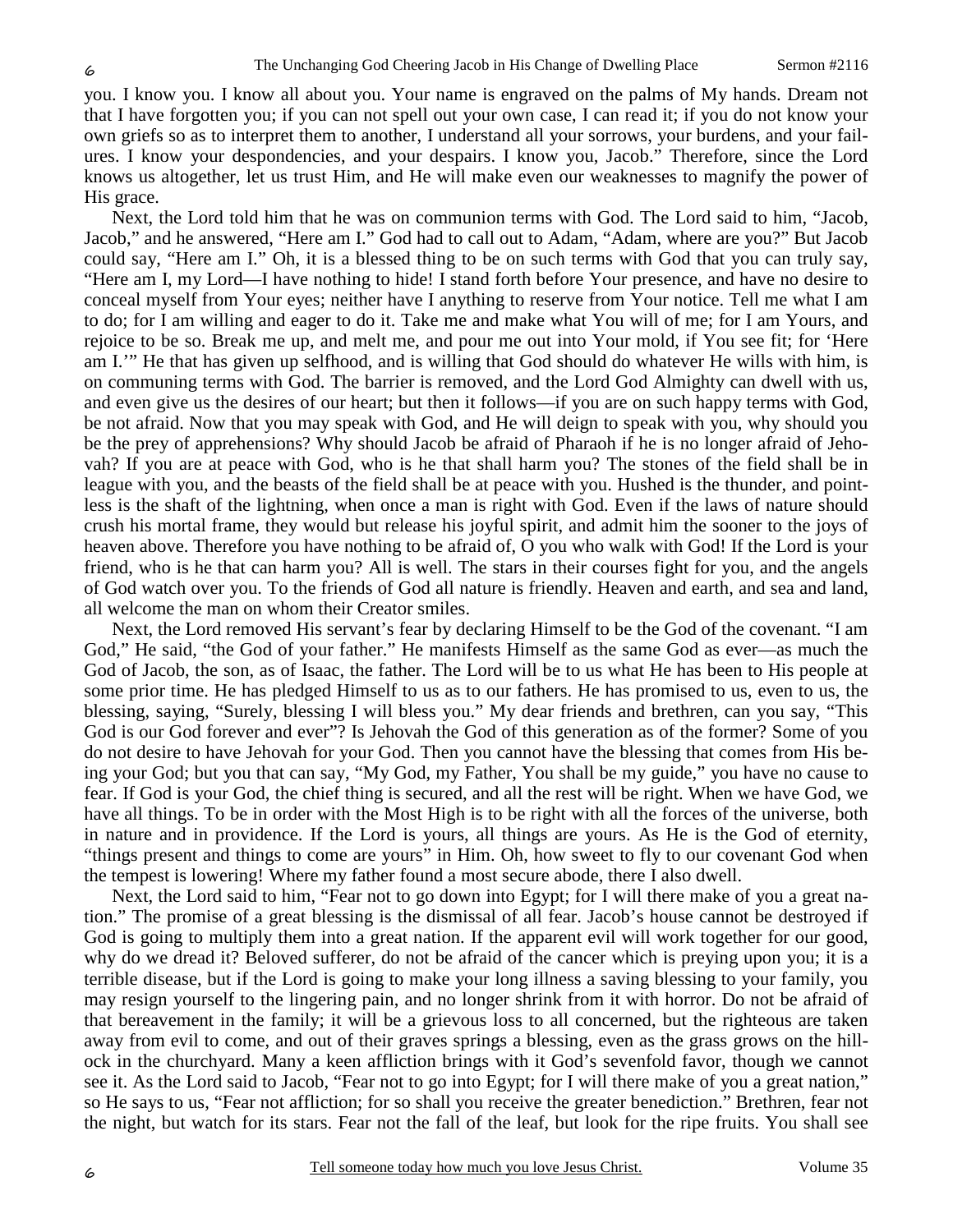more of God's goodness as you see more of man's evil. We read of the apostles, that they "feared as they entered into the cloud." Yet in that cloud they saw their Lord transfigured! Therefore be not afraid, lest you be found trembling at that which should give you joy.

Then the Lord added that which is the richest comfort of all—"I will go down with you into Egypt." What cause of fear can remain when we have the promise of the Lord's presence with us? The child is not afraid to go to bed in the dark, if his mother will go with him into the chamber. The child does not need a candle if his mother will be at his side—her eyes are bright lights to him. If God is with us, we are not in the dark—His presence causes even the night to be light about us. If we can have our Lord's presence, we have no choice of country or company. Egypt, with Jehovah, is as Canaan. Even Hades and the land of death-shades have nothing to make us fear evil, if the Comforter sustains us! "For You are with me," is the joyful song of the pilgrim when he passes through the valley of the shadow of death. Therefore, let us dismiss our fears. We will go down into loneliness, poverty, sickness, sorrow, and the grave, if the Lord will be with us.

The Lord goes on to say, "And I will also surely bring you up again"—which meant that Jacob should not lose his inheritance in Canaan, nor be forever in banishment in a strange land. Jacob's heart dwelt in the Canaan which the Lord had bestowed on him, and had entailed upon his seed by a covenant of salt; but Jacob's going down into Egypt was not to alter that deed of gift. Jacob would not have accepted Egypt, with all its treasures, in exchange for the land that God had promised to him and to his seed; but no such change was proposed—the chosen seed would leave Egypt in due course, and come back to its old quarters, and so the Lord said, "I will surely bring you up again." Go down as we may, the Lord will bring us up again. Dear friend, you may lose husband, or wife, or father, or child, or property, or health, or even life; but you shall rise out of every loss, and you shall never lose your share in the sure mercies of David. "Who shall separate us from the love of God which is in Christ Jesus our Lord?" Esau might sell the heritage for a mess of pottage, but Jesus would not sell His portion for all Egypt's glories; nor shall He be called on to make the exchange. Blessed be God, we shall never be driven down so low that we cannot rise again, for the Lord says of every member of the chosen family, "I will surely bring you up again!"

One more fear Jacob had, perhaps, experienced. He had some fear of dying; but that was all removed when the Lord said, "And Joseph shall put his hand upon your eyes." "Oh," the good old father thought, "Joseph is to close my eyes! Then death has lost its sting." Did you ever think of dying in that light? Let me read it to you with a word changed, and another name inserted—"And Jesus shall put His hand upon your eyes." We may never die—the Lord may personally appear, and then we shall not all sleep; but if He does not come, and we are called upon to die, Jesus will put His fingers on our eyes, and we shall sleep in peace. Death is a covenant blessing to a child of God; for "so He gives His beloved sleep." That last sleep comes from the finger of that hand which was nailed to the cross for us. And Jesus, your Joseph whom you love, whose bloody coat you have seen with tears—He is yet alive, and He is King over all that land where you go, for the keys of death swing at His girdle. He is the Prince of all realms, and He it is that shall put His hand upon your eyes, and seal them for the moment in darkness, to open them for you, when you shall say, "I am satisfied, for behold I awake in Your likeness."

By this time, every fear ought to be removed from us, even as it was from Jacob. We may now set up our banners and go forward; put away the sackbut, and sound the silver trumpet. Let the vanguard advance, and follow the leader through the wilderness, or through the sea. If Jehovah leads the way, let no man's heart tremble. Let the weakest among us be strong—for thus says the Lord, "Fear not to go down into Egypt." Rejoice and be glad. All is well—

> *"What cheering words are these! Their sweetness who can tell? In time and to eternal days, It is with the righteous well. It is well when joys arise, It is well when sorrows flow, It is well when darkness veils the skies, And strong temptations blow.*

Volume 35 Tell someone today how much you love Jesus Christ.